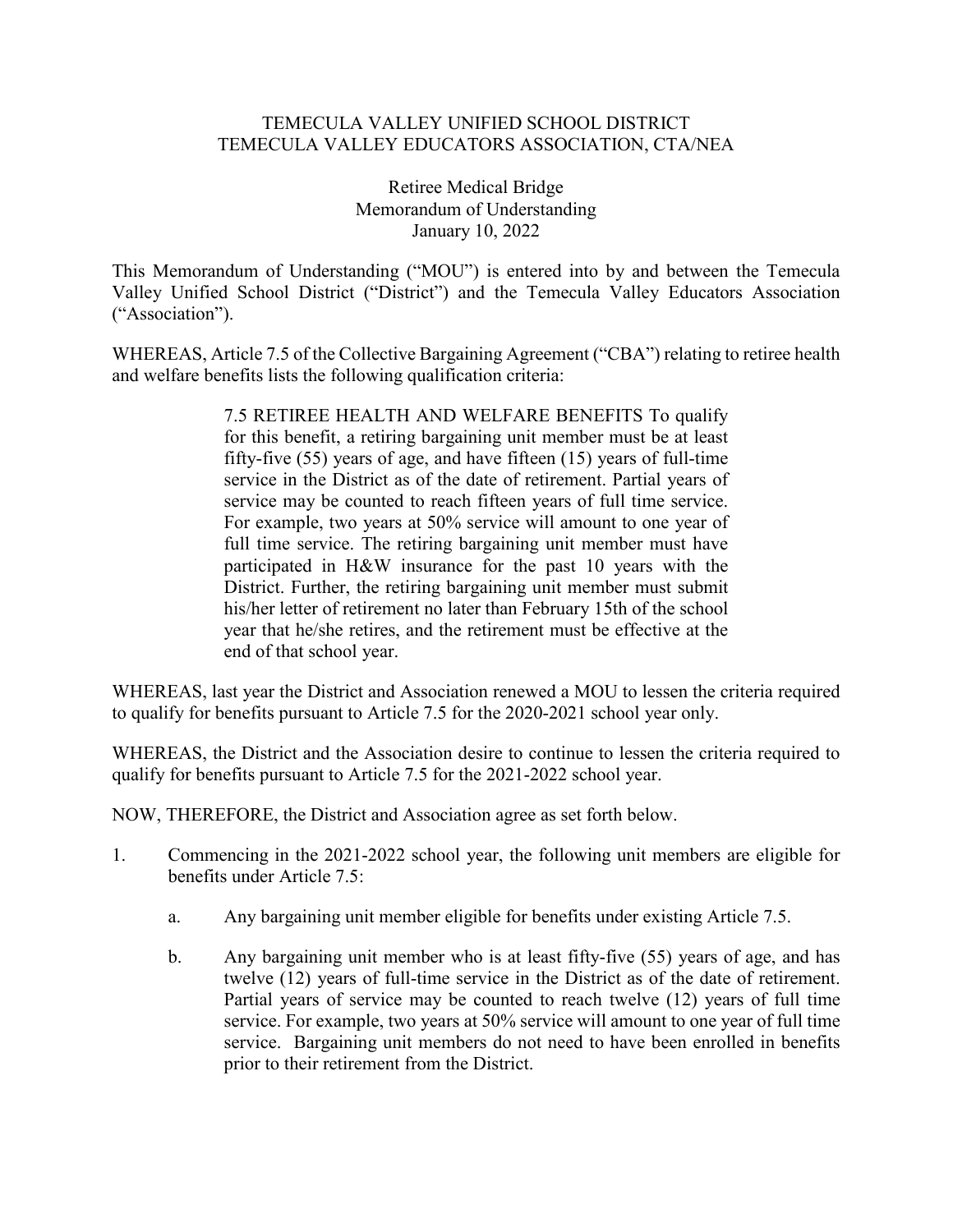- c. Unit members who meet the eligible criteria noted in this agreement must submit their letter of retirement, effective at the end of the 2021-2022 school year, no later than February 15, 2022.
- 2. The provision allowing bargaining unit members to qualify for benefits pursuant to Article 7.5 even if they have not been enrolled in benefits prior to their retirement is expressly contingent upon the District's current benefits provider allowing for these employees to enroll in benefits upon retirement. Should the carrier not allow such an arrangement, the parties will revert to the existing contract language without further negotiations. That language reads as follows: "[t]he retiring bargaining unit member must have participated in H&W insurance for the past 10 years with the District."
- 3. For each bargaining unit member who qualifies for benefits pursuant to Paragraph 1(b) of this MOU, and who elects benefits pursuant to Article 7.5, the Association shall contribute \$5,000.00 for each year of eligibility, taken directly from their benefits reserve account. The payment amount shall be amortized over three years. For example, the following three employees qualify for benefits pursuant to Paragraph 1(b) of this Agreement

| <b>Employee</b> | Age | Yr 1    | Yr2     | Yr3     | Yr4                   | Yr <sub>5</sub>                      | <b>Total</b>                                        |
|-----------------|-----|---------|---------|---------|-----------------------|--------------------------------------|-----------------------------------------------------|
| A               | 62  | \$5,000 | \$5,000 | \$5,000 | No longer<br>eligible | No longer<br>eligible                | \$15,000                                            |
| B               | 61  | \$5,000 | \$5,000 | \$5,000 | \$5,000               | No longer<br>eligible                | \$20,000                                            |
| $\mathcal{C}$   | 56  | \$5,000 | \$5,000 | \$5,000 | \$5,000               | \$5,000<br>$\mathbf{m}$ $\mathbf{1}$ | \$25,000<br>$\bigcap$ $\bigcap$ $\bigcap$ $\bigcap$ |

Total: \$60,000

The \$60,000 cost will be amortized over a period of three years, requiring a \$20,000 annual contribution from the Association benefits reserve account. Such contribution shall be automatically withdrawn by the District with notice to the Association.

- 4. The District and Association agree to meet prior to the last bargaining unit member working day of the 2021-2022 year to review and assess the expanded retiree medical program.
- 5. This lessening of qualifications described in this MOU shall expire at the conclusion of the 2021-2022 school year. The payment obligations on both the District and Association shall continue as long as employees who retired pursuant to Section 1(b) of this Agreement are receiving benefits.

Notwithstanding, and subject to the review provided in Section 4, above, the District and Association agree to meet and negotiate concerning the incorporation of this MOU, or other terms related to Bridge Medical, into the collective bargaining agreement to be effective